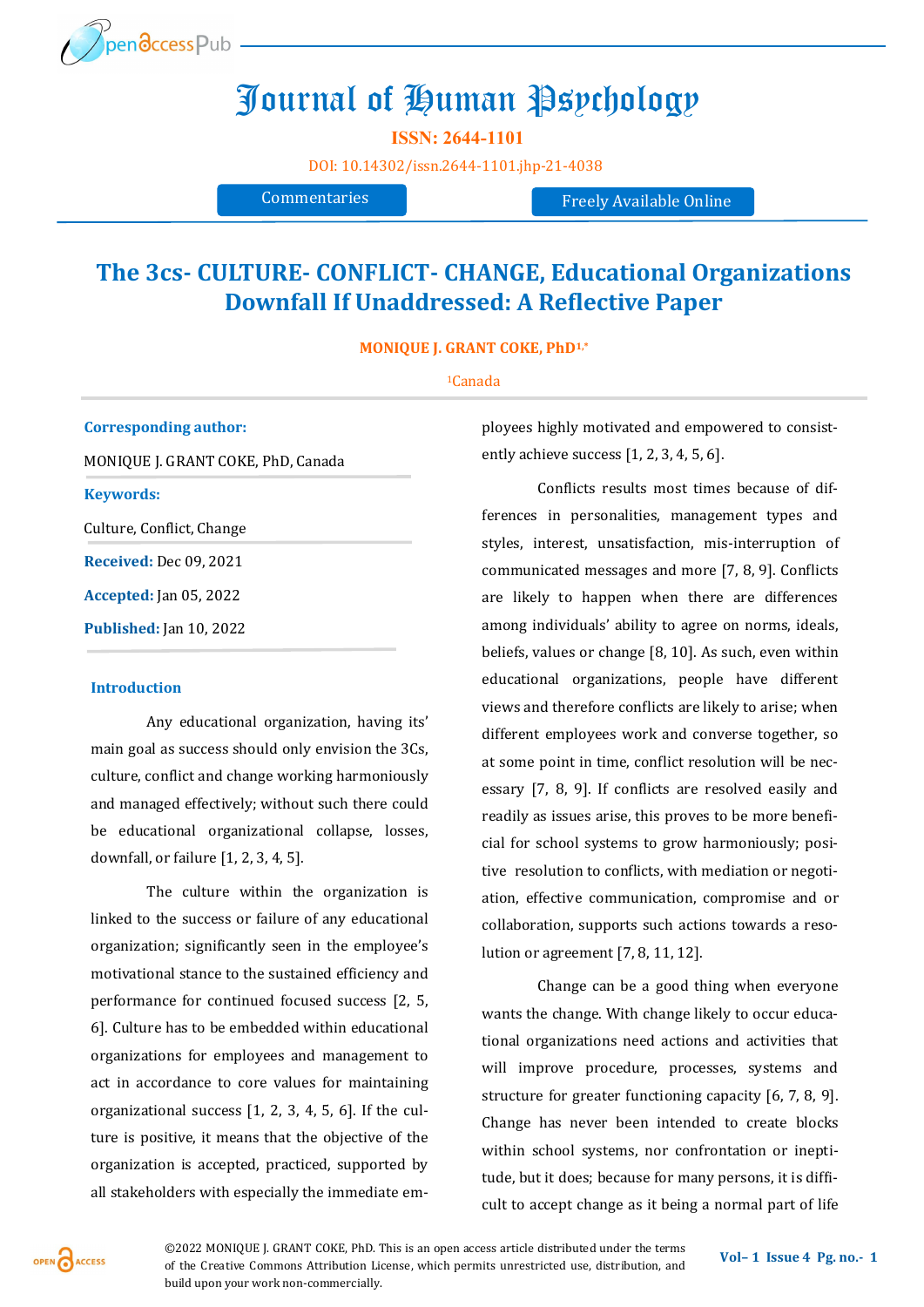

and reality [6, 7, 8, 9]. Change within school systems must be considered with different factors such as perception; change initiation, and communication to effectively guide the implementation and sustain change [3, 13, 14, 15]. Change should therefore be carefully executed to ensure success through buy-in and active participation from stakeholders, monitoring and measuring the effectiveness to determine the risk and challenges associated [6, 9, 16].

## *Positional Stance*

A positive purposeful and productive educational organization appears to be one that has effective cultural precedence, conflicts resolved and change implemented effectively. The 3Cs culture, conflict and change appears to be strongly linked to the success or failure of an effective and efficient capacity and growth in the education systems and structure being provided or the lack thereof [1, 2, 3, 6, 16].

Culture within organizations is one that enables success because it is displayed in the shared beliefs, values, attitudes, experiences, expectations, philosophy, and practices of the employees [1, 2, 3, 6, 16]. Culture is aligned to the success or failure within school organizations; positioning to maintain and support the sustained efficiency and performance for continued focused success is therefore surrounded by sustained motivation [1, 2, 5, 5, 6, 9]. Culture has to be engraved in the attitude and actions of employees within school systems and structure with leadership responding deliberately to fulfilling the core values for success [1, 2, 3, 4, 6, 9]. If the culture is positive, it means that the values, philosophy along with a strong strategic plan is responsive to practice; that is supported by employees being highly motivated and empowered to maintain success [1, 2, 3, 4, 6, 9].

Conflicts are an incompatible opposition of an interactive process, which creates disagreement, or mental struggle about a process, issue, activity and or task [7, 8, 17]. Conflicts are likely to happen because employers and employees' personalities differ and an individuals' ability to agree on norms, ideals, beliefs, values or change will also differ [7, 8, 10, 17]. This could lead to destructive patterns in communication, and non-acceptance of a resolution or disagreement(s) [7, 8, 12, 17]. Within school organizations, conflicts that arise will need solution(s) but if a solution is not forthcoming because of personal views or closed point (s) of view (s) surrounding the issues of conflict this can be devastating [7, 8, 11, 12]. Without acceptance of people and their views, even if effective communication is utilized, with interactive processes of negotiation and mediation, a strong positive resolution or agreement cannot be implemented [7, 8, 11, 12]. Individuals must want to resolve a conflict and within such supportive means, enabled through the method of applying skills related to communication, negotiation and mediation, a strong positive resolution or agreement is always possible [7, 8, 11, 12].

Change is inevitable but is only successful based on the organization's approach and effectiveness to provide positive outcomes for organizational success [6, 16]. Change takes time and with new developments in school organizations there must be strong support for the change to be effective and remain sustained for success [3, 13, 14]. Change comes through transformation and those being impacted by it must consider different factors like perceptions; change initiation, communication and actions to guide the process, towards sustained change [13, 15]. Nonetheless, change can only be success if the plans executed by educational organizations are seen as beneficial and leading to the continued building of a strong positive school systems' capacity [3, 6, 9, 14]. All stakeholders should be fully engaged and receive sufficient knowledge on the change which will allow the new change action to be enacted efficiently and effectively [3, 6, 9, 14]. Implementing change is realized and sustained when school administrators support teachers simply by listening and then supporting quality professional development, utilizing the best talents, empowering and enabling new leadership development and gaining buy-in [1, 3, 6, 9, 13, 14]. School administrators who focus on strong collaboration and effective judgment of purpose, elicit feedback to enable positive school reform and improved outcomes; these are the thriving successful educational systems [1, 3, 6, 9,

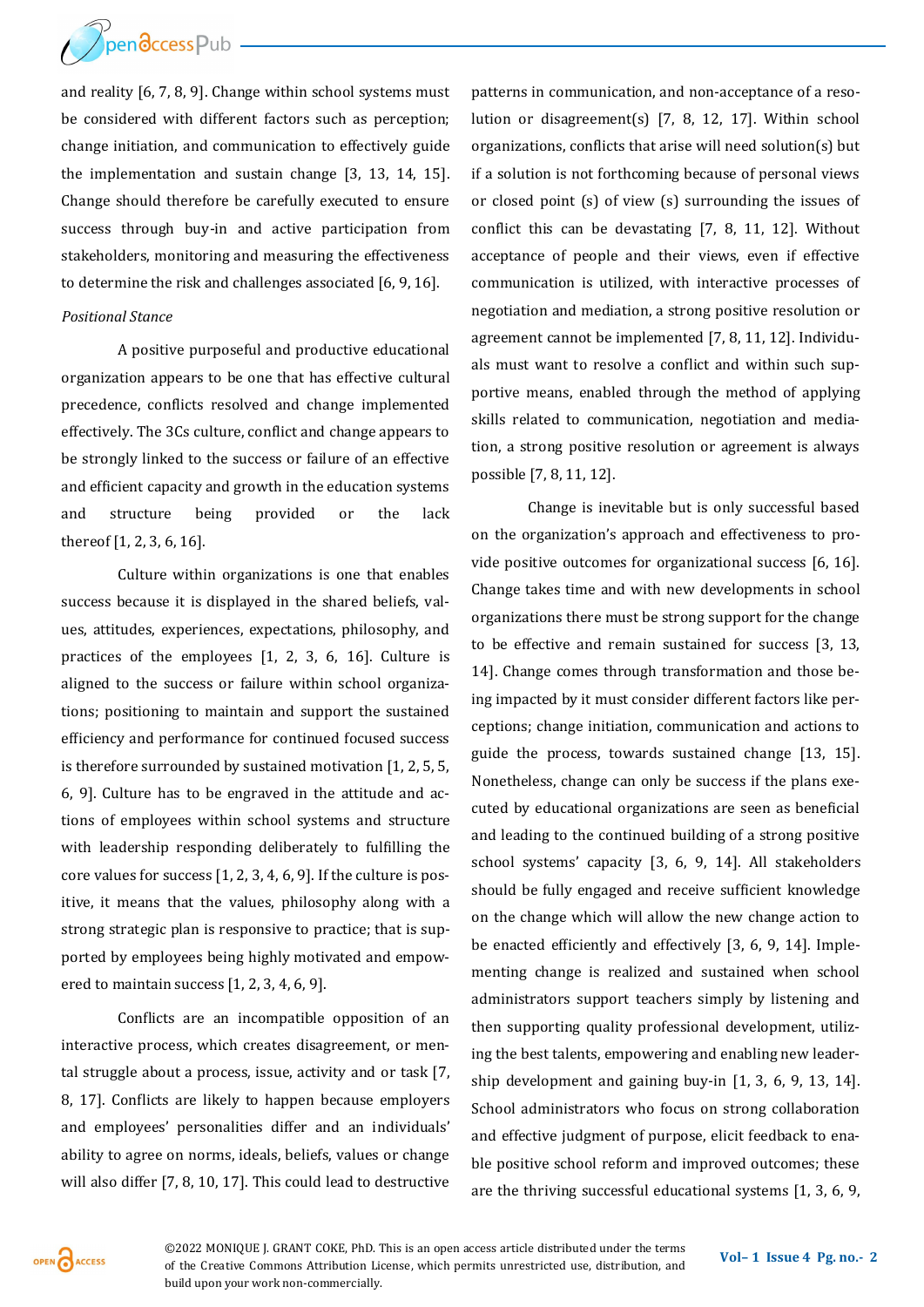

## 13, 14].

Pointedly the 3Cs, culture, conflict and change must be actively managed to secure or prevent failures or the downfalls of educational organizations. If the 3Cs, culture, conflict and change if not effectively addressed or managed within school systems this could lead to chaos and closure being inevitable. Therefore, the purpose driven educational organization's capacity is important to the success or failure it ascribes to [2, 5, 6].

## *Culture: Fix it or Fail*

School organizations that work on its culture consciously and intentionally are apparently the best to secure success. Without the assertive attention to culture that is focused on the right values, attitudes, expectations, philosophy, and practices to inform the actions of employees, organizations stand to have a downfall [1, 2, 3, 6, 16]. Having a positive organizational culture will consciously and intentionally improve evaluation for the future [4, 5, 18].

Cultural positioning, and dependent operations therefore requires that messages are communicated effectively among interrelated individuals within a particular environment or setting to achieve organizational goals [2, 4, 5, 18]. Although a leader will at some point need to use an authoritative direction on some matters, it is a still an effective communication, with strong leadership abilities, skills and styles that are important to ensure the right level of control, consideration, support, direction, and recognition, when used appropriately [2, 5].

Culture within school organizations should also be directly aligned to fulfilling the mission and vision of the organization; through a blend of sound management, strong governance, and a persistent rededication to assessing and achieving results this should be the main construct of building and maintaining good school management and leadership capacity [2, 4, 5]. Culture can therefore be closely monitored through the applied operational or strategic plan aligned to the management activities for school organizations, and as such, all organizations should be guided by goals, core values of diversity, innovation,

and sustainability, continuously improve and reposition if necessary, to maintain a strong organizational capacity withing schools [2, 4, 5].

An educational organizations' culture can be strengthened and supported by any leadership skills that bring about success [2, 5]. Group empowerment session, workshops, team-building exercises, seminars on communication at all levels should be constantly worked on, to strengthen school norms, values and morale, which will lead to trust and honesty, strong integrity and success. [4, 5, 18]. Motivation, ethical behaviour and ensuring policies and procedures are implemented and practiced will be strengthened when the organizational culture is aimed at ensuring success at every level [4, 5, 18]. Appraisals, encouragement and empowerment given for employees to use for creativity and innovation will motivate employees to success and will allow for, ethical decision-making, positive opportunities, and improved evaluations or sustained success in the future [4, 18].

An embraced culture of the school's procedures, processes, and programmes should therefore ensure that the organization is supported by school administrators who have the best leadership skills, aimed at bringing about and or is always focused on organizational success [2, 6, 9]. School administrators within this context of culture are leaders who therefore utilize power effectively, because it can produce positive influence, effectiveness, greater efficiency, and stronger motivation of the employees, leading to even greater success for school systems [1, 2, 3, 6, 16].

Culture must be managed with excellent leadership skills and styles and these skills should be explored and utilized with consideration aimed at building the best work culture, with support, direction, and recognition, be used appropriately, even from among stakeholders [2, 4, 5, 18, 19]. School administrators are at the highest tier of leadership and as such it is paramount that they use authority correctly but when it is allowed to be shared by other leaders in training, it also gains and strengthens the organizations growth prospects and achievements [1, 2, 3,

OPEN CACCESS

©2022 MONIQUE J. GRANT COKE, PhD. This is an open access article distributed under the terms of the Creative Commons Attribution License, which permits unrestricted use, distribution, and build upon your work non-commercially.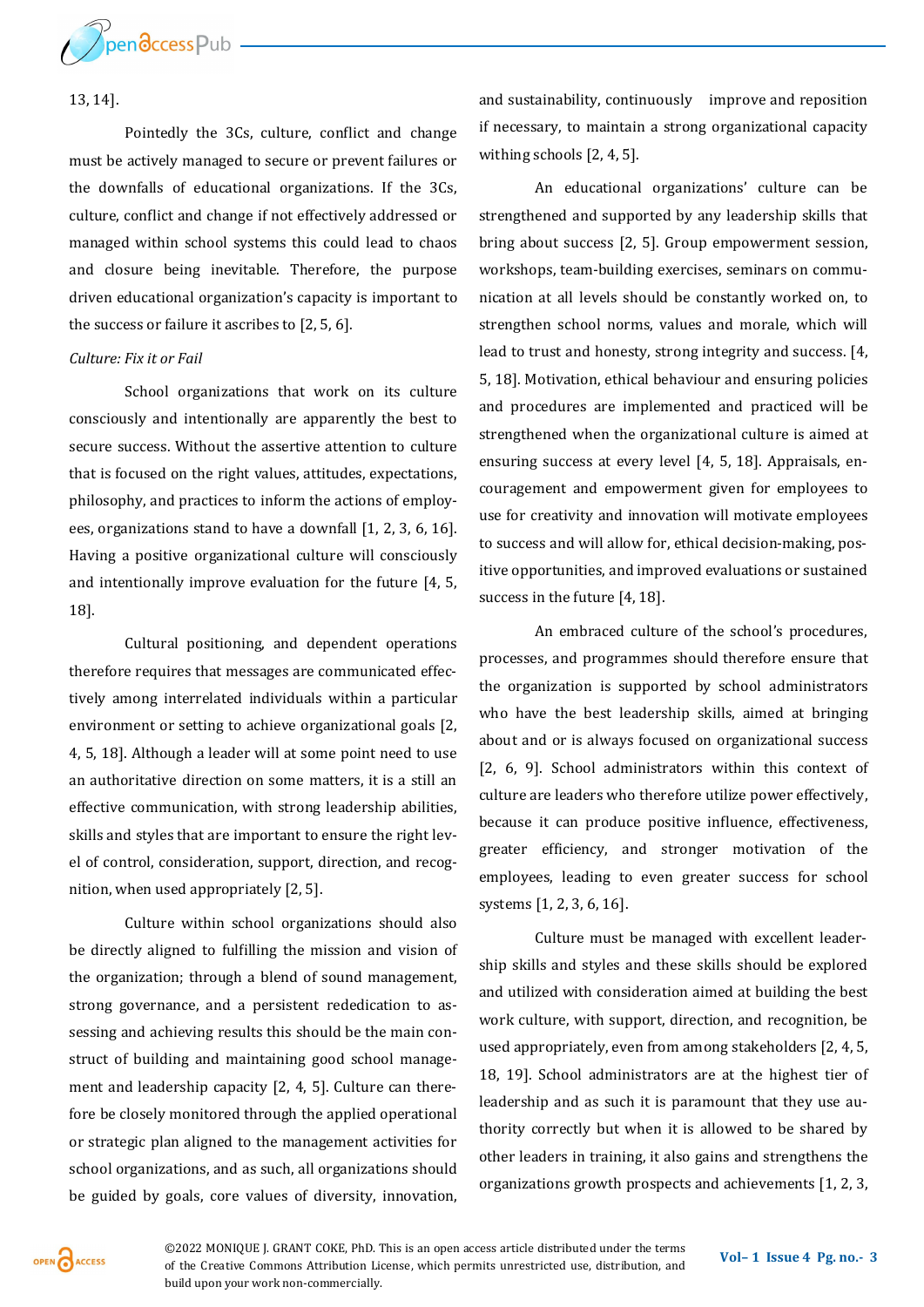

6, 16]. School administrators who are positive leaders are those who ensure positive work cultures exists, capitalizes on good management and governance to ensure success, periodically reviews assessment targets with strategic directions, continuously articulate and show commitment to the mission, vision, and core values of the organization [1, 2, 3, 6, 9, 16].

The culture of the educational organizational setting or workplace sets the tone for being empowered through affiliation, but even combined with authority, it causes employees to become more results-driven and focused on attaining success, building confidence and competence, leadership skills become greater improved, commitment and work ethics sustained [1, 2, 3, 4, 5]. Educational organizations that focus on motivation can foster relationships that gain strong affiliation and the interaction and partnerships gained, will lead to a combination of effective working characteristics that gain success [1, 2, 3, 6, 16]. This affiliation type of motivation produces cordiality, and regard for people is possessed as objective, causing teamwork to be enhanced, relationships to more meaningful and achievement of goals realized [1, 2, 3, 5, 6].

## *Conflict: Fix it or Fail*

Conflicts unresolved can lead to poor work performance and job satisfaction, hindering success, but more so the educational organizations' mission and vision, diversity, culture and goals being affected [7, 9].

The primary goals of conflict resolution are preventing escalation of the conflict, disarming any problem of violence erupting, safeguard safety, encourages peaceful discussions on differences, but most importantly, it is reaching the best solution possible regarding the issue or conflicting situation [7, 10, 12]. When a resolution is reached it should be an agreed position for all interested parties involved [7]. It therefore appears that conflicts are best resolved when the persons affected are integral in finding the solution. Conflict resolution is therefore focused on attaining a peaceful solution to a disagreement or problem using the best course of action through negotiation [7, 12]. Gaining a

strong positive resolution to conflicts, can be achieved when good mediation or negotiation is used with effective communication, compromise and collaboration, to prevent destructive patterns, and non-acceptance of a resolution or agreement [2, 7, 8, 9].

An assignment completed for a Master of Educational Leadership degree, led to the development of a Personalized Theory developed for Conflict Resolution coined the Triple D3 Effect- D1-Dissect, D2 Determine, D3- Decision, the Conflict: In creating a theory to conflict resolution, one much first be willing to positively address the situation that is presented.

D1-Dissect the Conflict- Try to determine if either party sees what the issue, crisis, area of conflict is about. One achieves this by Asking: Who, What, When, Where, Why, How? This will allow for the parties involves to both openly speak about their point(s) of view, which then allows for probing of the problem to be articulated to gain the facts. Repeating the different parts of the issues should be done for ensuring accuracy. Dissecting the conflict is important for clearly identifying and then analyzing the problem. This will enable the facts of the surrounding issues of the conflict to become transparent and comprehended well.

D2-Determine whether the conflict is new or old or combined incidents. This is done by reviewing the relationships of the parties involved, asking when the problem first started, or what really happened for this conflict to happen in the present. This will further clarify the situation now in conflict; the situation at present could have been triggered from unresolved issues. A review will bring focus on the problem and not the person(s) involved. If the conflict is an old unresolved issue this could in fact be making the situation more intense. If it is new, then this can be easily defined and a solution reached. However, if an old conflict unresolved is added to a new one, then it a greater challenge exists with potentially more difficulty for resolutions being arrived at. Additional time will be needed to dissect and then determine the real issues of the old and new conflict and or if the old conflict escalated the new conflict. At that

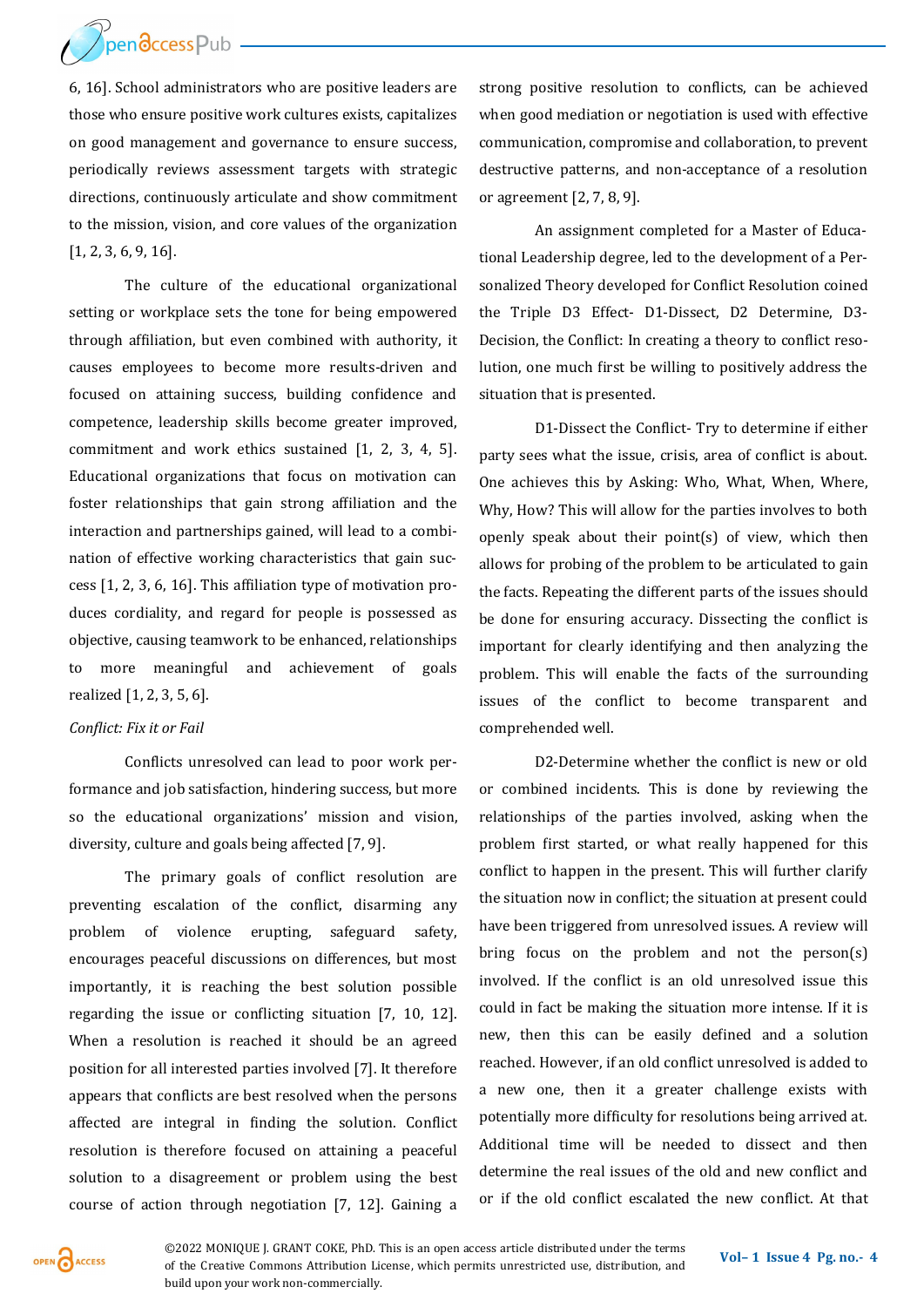**ThendccessPub** 

point in time there will be need to look beyond the conflicting situation and focus for determining a real, perceived or potential problem based on how intense the situation is must be defined or described.

D3-Decision Made to Apply a Solution - Positively address the need to compromise and collaborate by starting with both parties calmly communicating their feelings. Patience must be exhibited as communicating will allow for this compromise and collaboration between the parties to mutually resolve the conflict. This expressed feelings by either party must be managed by asking both parties to commit in an open discussion not about the person but about the problem. Once this discussion has started, each party should be given equal and sufficient time to speak, which will eliminate biasness. Active listening is very important to this process, and should be directed through a calm, introspective, reflective discourse. Allow each party to first see the need to accept that there is a conflict and once this is known then Move ahead and have both parties work out the best possible solution agree to or the solution being accepted. This is the point at which emphasis can be made again for the need to compromise and or collaboration. Most importantly, is the arrival at and acceptance of an agreement on the primary or most effective solution made together of implementation.

Researched approaches like mediation, negotiation, and life /social and personal skills are important to dealing with conflicts [20].

The application of mediation skills is important to conflict resolution and should be applied to conflict challenges within school systems [12, 20]. Based on research, control of conflict situations can be addressed using mediation to greatly achieve de-escalation of conflicts which could lead to violence [12, 20]. Mediation as an approach to managing conflicts allows for individual and or group solutions within referenced challenges with high conflict capacity and has been effective based on research [12, 20].

On the other hand, negotiation also being an approach utilized to manage conflict requires the training skills of a third party with very good communication skills and understanding [12, 20]. If adapted by leaders in organizations and other institutions this approach can be used in solving conflicts as it involves being able to comprehend the issues, feelings, needs and desires expressed on either side [12, 20]. Both conflicting sides are led into working together by finding the best solution, because in the negotiation the leader manages to empower the conflicting sides to not be concerned about winning, but rather focuses their attention to cooperating in making the best solution work to resolve the conflict [12, 20].

Additionally, one's application of life skills learned can assist in managing conflict resolution before it escalates into violence. Personal self-esteem/ selfmanagement/self-control, anger management, coping skills with decision-making, and problem -solving all allow for a higher level of maturity that can be utilized as effective skills when dealing with conflict [12, 20]. Although violence is not addressed directly with individuals' learning life skills (it can prevent negative feelings from reaching to conflicts [12, 20]. When these skills along with social skills such as interpersonal and social interactions, respectful, honest, cooperative, and good communication are used in managing conflicts, good sense prevails in finding the best solutions to conflicts, even withing educational organizations [12, 20].

Conflicts are likely to happen when there are differences among people. Gaining a good solution to resolving conflicts is the only goal to achieve a resolution. *Change: Fix it or Fail* 

Change can be successful when the organization's approach and effectiveness to any change involves all stakeholders and provide positive outcomes for organizational success [6, 16]. Change will be successful if there is transformation evidenced for those who will be impacted; however, the need to ensure that several factors such as perceptions; change initiation, communication guide the process towards implementing and sustaining the change is very important [13, 15]. School systems, programmes or the entire educational organization will require change at

OPEN CACCESS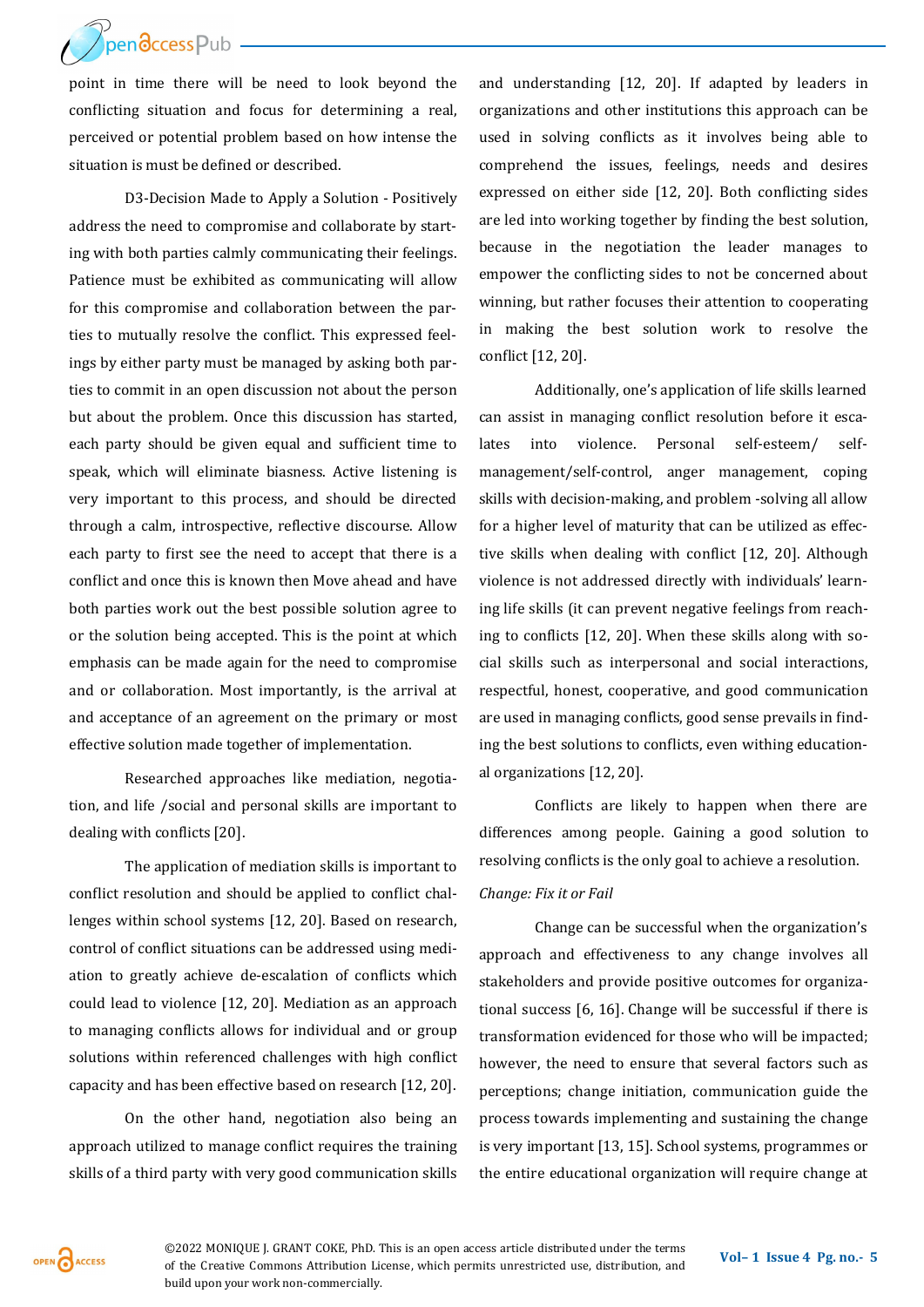

any level, and at some point, but this change should not take place or should not be implemented before there has been system evaluations completed to support the strategic direction with feedback; as stakeholders should give feedback and support, to ensure the change is successful [6, 16]. Organizations need to be aware of this and periodically seek meaningful insight to understand that change has to take place in a responsive manner and be resolved to prevent any organization's unsustainability and haphazardness [6, 16].

Stakeholders must be involved in organizational change, delivery systems and growth. One major way is for example, a bi-annual review meeting, involving all stakeholders, usually structured so stakeholders will understand policy, procedure, and or interest in the possible need for change, especially when the change directly affects them [1, 14, 21, 22]. Additionally, the purpose of engaging stakeholders is not just to enable policy effectiveness, but it is also to lead to community mobilisation and awareness, fostering collaboration, trust and continually building the organization's capacity [3, 23].

Understanding stakeholders and ensuring they are present to address the different perspectives they may have, related to or regarding all plans and activities, is a critical activity, and another way to have stakeholders engaged [1, 14, 21, 22]. Having leadership including senior managers giving guidance, direction and sharing evidence of success for the proposed change in a strategic improvement plan, can be another way to assist with engagement of stakeholders [1, 3 14, 21, 22]. Therefore, school administrators should be making the engagement of stakeholders a key part of the review of improvement plan, which will build relationships and gain active involvement; further indicating to stakeholders that they are important to the success of the organization [3, 14, 22, 23]. Change must therefore be aligned to the vision and mission so that the actions that are important towards sustained improvements for effective change processes being supported by the stakeholders to effect change successfully [13, 15, 24].

Change will not likely occur if there is resistance. This resistance towards change is usually from actions that block the change initiative and process because the change may be perceived as threatening [13, 15]. Educational organizations must therefore be aware of that resistance is likely to occur when there is lack of communication, participation, and flexibility to the best change support and practice [13, 15]. When there is non-involvement of employees and other stakeholders, the vision of the organization is challenged with the focus towards improvement not readily accepted for the required change [13, 15, 24]. Participation in change is vital for success and critical to preventing resistance to change; communicating the change will further allow stakeholders to recognize their role in the design for the change needed [13, 15, 25]. Additionally, by ensuring that information and understanding thereof is carefully communicated is to have articulated at all levels and disseminated timely for buy-in of stakeholder engagement [1, 3].

## **Conclusion**

The 3Cs, culture- conflict- change, needs to be continually assessed if effective integrated success is to be sustained. The power that lies therein the 3Cs, culture, conflict, change, is therefore combined phenomenal leadership strengths that enable the integration of these 3Cs. When effective school administration gives support during change initiatives, this is positive empowerment which allows employees not only to gain new skills; this ensures that the implemented change stays consistent and focuses effective facilitation of change that will in turn influence positively other employees slow to accepting the change or wanting the hinder the change [13, 15, 25].

The educational organizations that constantly work towards positive school culture is aligned to organizations embracing stakeholders through change management activities and managing conflicts as they arise [22, 23, 26]. All stakeholders require sufficient knowledge on the change and once communication is effectively delivered, will allow the new change action to become consistent and effective, further supported with receptive collaboration and teamwork for building a stronger positive school culture [1, 3, 21, 22, 23, 26]. The

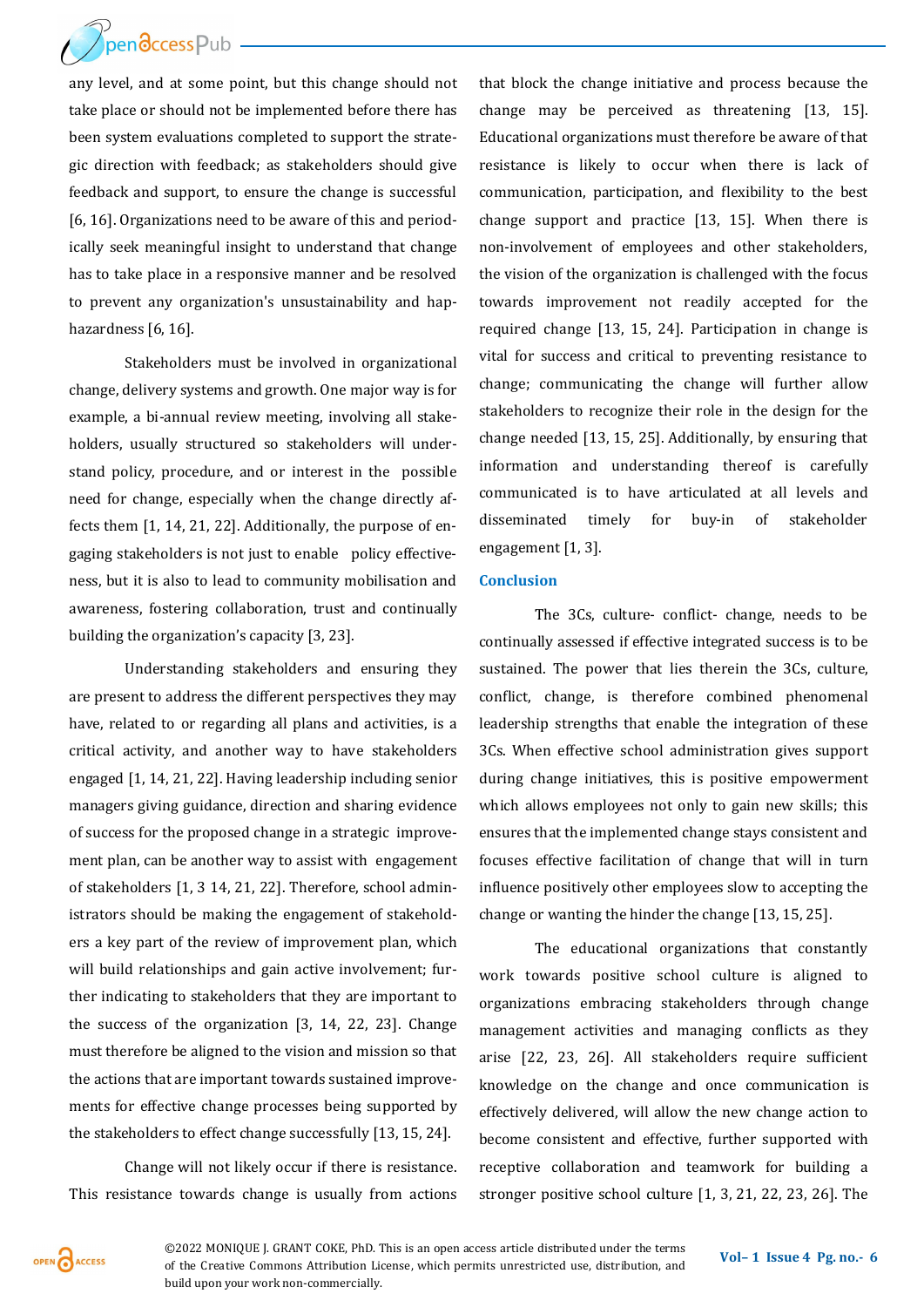Prendccess Pub

3Cs, culture, conflict and change should therefore be well guided by administration and as leaders they must understand that the 3Cs should be in constant view to readily adjust situations of instability linked to the culture, and or conflict and or the need for change [13, 15, 25]. A positive purposeful and productive school organization is therefore one that must have its culture, conflict and change processes managed effectively, by working consciously and intentionally on these 3Cs, culture, conflict, and change.

## **References**

- 1. Adewale, A. R. & Esther, M. M. [2012]. The Relationship Between Stakeholders Involvement, In Strategic Planning and Organisations Performance: A Study of The University Of Venda. International Business & Economics Research Journal (IBER), 11, 11, 1175-1190. https://doi.org/10.19030/ iber.v11i11.7366
- 2. Anfara, V. A., & Mertens, S. B. [2012]. Capacity building is a key to the radical transformation of middle grades schools. Middle School Journal, 43, 3, 58-64.
- 3. Beerkens, M. & Udam, M. [2016]. Stakeholders in Higher Education Quality Assurance: Richness in Diversity? Higher Educational Policy, 30, 341–359.
- 4. Pant, B. [2016]. Different Cultures See Deadlines Differently. Harvard Business Review. https:// hbr.org/2016/05/different-cultures-see-deadlinesdifferently
- 5. Sauser, W.I. [2013]. Empowering Leaders to Craft Organizational Cultures of Character: Conceptual Framework and Examples. Journal of Leadership, Accountability and Ethics, 10, 1, 14-27.
- 6. Zondi, S. & Mutambara, E. [2016]. An Investigation into the Impact of Organisational Change Strategy on Employee Morale and Performance at Company X. International Review of Management and Business Research, 5, 4, 1288 -1312.
- 7. Boulding, K. [2016]. Conflict and Defense: a general theory. 8.1, Valmy Publishing.
- 8. Echavarria, M. [2015]. Enabling Collaboration –

Achieving Success Through Strategic Alliances and Partnerships. LID Publishing Inc. ISBN 9780986079337

- 9. Samosh, J. [2019]. What is Workplace Incivility? An Investigation of Employee Relational Schemas, Organization Management Journal, 10.1080/15416518.2019.1604197, 1-17.
- 10. Yarn, D. [2014]. Designing a conflict management system for higher education: A case study for design in integrative organizations. Conflict Resolution Quarterly, 32, 1, 83-105.
- 11. Abigail, R. A., & Cahn, D. D. [2013]. Managing conflict through communication. Boston, MA: Allyn and Bacon.
- 12. Prause, D. & Mujtaba, B. [2015]. Conflict Management Practices for Diverse Workplaces. Journal of Business Studies Quarterly, Antioch. 6, 3,13-22. Retrieved from https://search.proquest.com/openview/ a5b3884d6973bc811daab8221938d63b/1?pq-
- 13. Chandler, N. [2013]. Braced for Turbulence: Understanding and Managing Resistance to Change in the Higher Education Sector. Management, 3, 5, 243-251.
- 14. Glasbergen, P. (2011). Understanding partnerships for sustainable development analytically: the ladder of partnership activity as a methodological tool. Environ Policy Gov 21, 1, 1–13. Available at: http:// munpop.nl/sites/munpop.nl/files.pdf
- 15. Yılmaz, D. & Kılıçoğlu, G. [2013]. Resistance to change and ways of reducing resistance in educational organizations. European Journal of Research on Education. 1, 1, 14-21.
- 16. Janicijevic, N. [2013]. The Mutual Impact of Organisational Culture and Structure, Economic Annals, 58, 35-60.
- 17. Sherif, M. [2015]. Group Conflict and Co-operation. Psychology Press, ISBN 9781315717005
- 18. Wrench, J. [2013]. Workplace communication for the 21st century: tools and strategies that impact the bottom line. Santa Barbara, CA: Praeger.



©2022 MONIQUE J. GRANT COKE, PhD. This is an open access article distributed under the terms of the Creative Commons Attribution License, which permits unrestricted use, distribution, and build upon your work non-commercially.